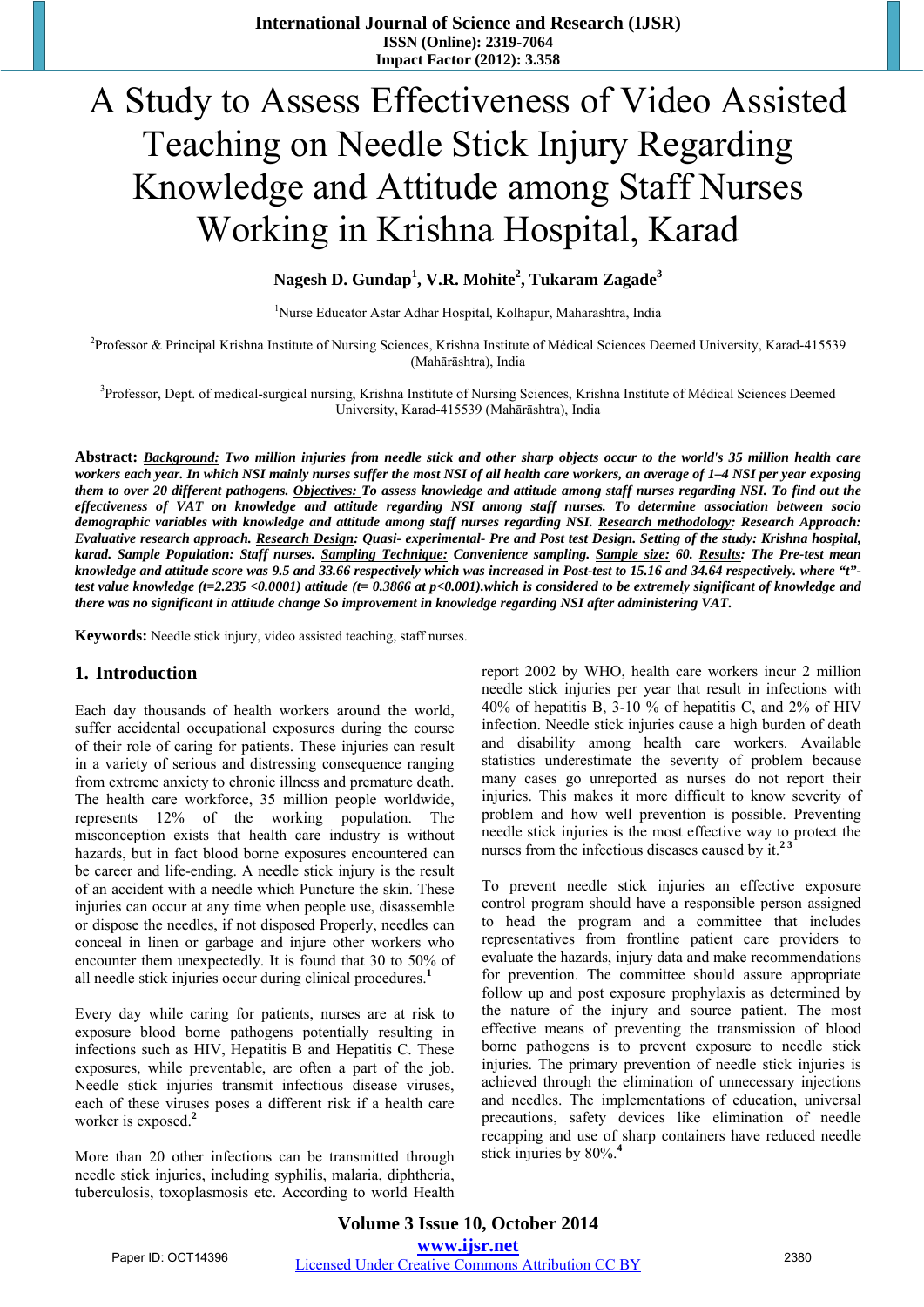# **2. Literature Survey**

A Needle stick injury is a percutaneous piercing wound typically set by a needle point, but possibly also by other sharp instruments or objects. Commonly encountered by people is the handling of needles in the medical setting, such injuries are an occupational hazard in the medical community.Occupational needle stick injuries are mainly focused on the healthcare environment, but law enforcement is at particularly high risk for incidental needle sticks, though this population is commonly overlooked.**<sup>4</sup>**

These events are of concern because of the risk to transmit blood-borne diseases through the passage of the hepatitis B virus (HBV), the hepatitis C virus (HCV), and the Human Immunodeficiency Virus (HIV), the virus that causes AIDS. Despite their seriousness as a medical event, needle stick injuries have been neglected: most go unreported and ICD-10 coding is not available. On the other hand, as needle sticks have been recognized as occupational hazards, their prevention has become the subject of regulations in an effort to reduce and eliminate this preventable event.**<sup>5</sup>**

More than eight million health care workers in the United States work in hospitals and other health care settings and between 600,000 and 800,000 needle stick and other percutaneous injuries occur in them every year. About half of these injuries go unreported, though it could be more. Most reported injuries involve nursing staff and the preponderance of injuries occurring in nursing staff is a common feature of studies around the world.<sup>69</sup>

Prevalence of needle stick injuries in Australia among health care workers, who suffered a total of 41 needle stick injuries in which 29.2% were by a hollow bore needle, 24.4% by another devices and 22% by surgical devices. The prevalence in Malaysia is 24.6% in which 18.7% are nurses. The frequency of needle stick injuries 4.2/100 beds/year.<sup>10</sup>

A study conducted on nurses working in 20 hospitals in 11 cities of Chicago. Self administered questionnaire filled out by the nurses had exposure in previous one month. Study estimated that the rate of injuries were 0.8/nurse/year. It is found that nurses, who reported recapping needles, were at high risk. Nurses working in positive working climate were at reduced risk for needle stick injuries. Nurses from hospitals with low staffing and poor organizational climates were at high risk of needle stick injury.**<sup>11</sup>**

The hospital based retrospective study conducted in UP on 400 nurses involved in patient care showed that 86.0 percent of them sustained at least one needle stick injury in the last 12 months. the risk of such injuries per thousand nurses per year was found to be 6000. Out of these most recent injuries among the nurses , 80 percent remained unreported to the appropriate authorities ; in 20 percent events , hand gloves were worn by the nurses only , 4.0 percent of those nurses received the Hepatitis B vaccine 1.50 percent recommended Hepatitis B immunoglobulin and none of them received post exposure prophylaxis for HIV. **<sup>12</sup>**

A descriptive study was carried out in new Delhi March 2010 to determine the occurrence of NSI among various categories of 428 HCWs at tertiary care hospital and the casual factors , the circumstances under which these occur and to, explore the possibilities of measures to prevent these through improvement in knowledge and Attitude.

Self reporting questionnaire structured specifically to identify predictive factors associated with NSIs.Results showed that commonest clinical activity to cause the NSI was the practices of needle recapping after use still prevalent in nurses (66.3%) and some HCWs also be revealed that they bent needle before discarding (11.4%). So they concluded that these issues need to be addressed , through appropriate education and other interventional strategies by the Hospital infection control commute.**<sup>13</sup>**

 A cross sectional study conducted in new Delhi to know the health care practice of 240 health care workers including staff nurses in different hospitals. The results revealed that needle stick injury which is 89.58% is most common form of occupational expose sustained injuries by nurses and doctors but lower rate was reported from laboratory technicians and auxiliary workers. Injuries were sustained most commonly while collecting the blood samples and inserting intravenous infusion needles.**<sup>14</sup>**

According to American hospital association, one case of serious infection by blood borne pathogens can result in \$1 million of employer costs related to testing, follow-up, lost time and disability payments. The cost of follow-up for a high-risk exposure is almost \$3000 per needle stick injury even when no infection occurs. Safe needle devices cost only \$28 more than standard devices. Hospitals in California are expected to save over \$100 million per year after implementing legislation requiring safe needle devices. **<sup>19</sup>**

 Clearly, there is much room for improvement in protecting the health care workers from needle stick injuries in which nurses are at high risk. So greater collaborative and educational efforts should be made to improve the knowledge and attitude of nurses.

To prevent the needle stick accidents, there is comprehensive program which includes; employee training, controlled work practice, implementing engineering control, surveillance programs, safe recapping procedures, effective disposal systems. As nurses are the largest work force of the health care industry and at high risk to incur needle stick injuries, it is important to have adequate knowledge about hazards, prevalence and controlling measures of needle stick injury. The technology of compact disc in video assisted teaching is emerging as a new and important way of delivering multimedia information, particularly in education, training and research. This new style of teaching method also can store audio and visual data in such a way that a compact disc reply machine can deliver full multimedia to a normal monitor. The importance of video system is the fact and players are completely closed system. There is no need for an external machine like computer. The investigator while clinical hours observed that nurses and student nurses not only but all health care workers also are very careless in handling injection and needles in wards and disposal of biomedical waste.The mal-handling which could be prevented by giving proper guidance and education to them.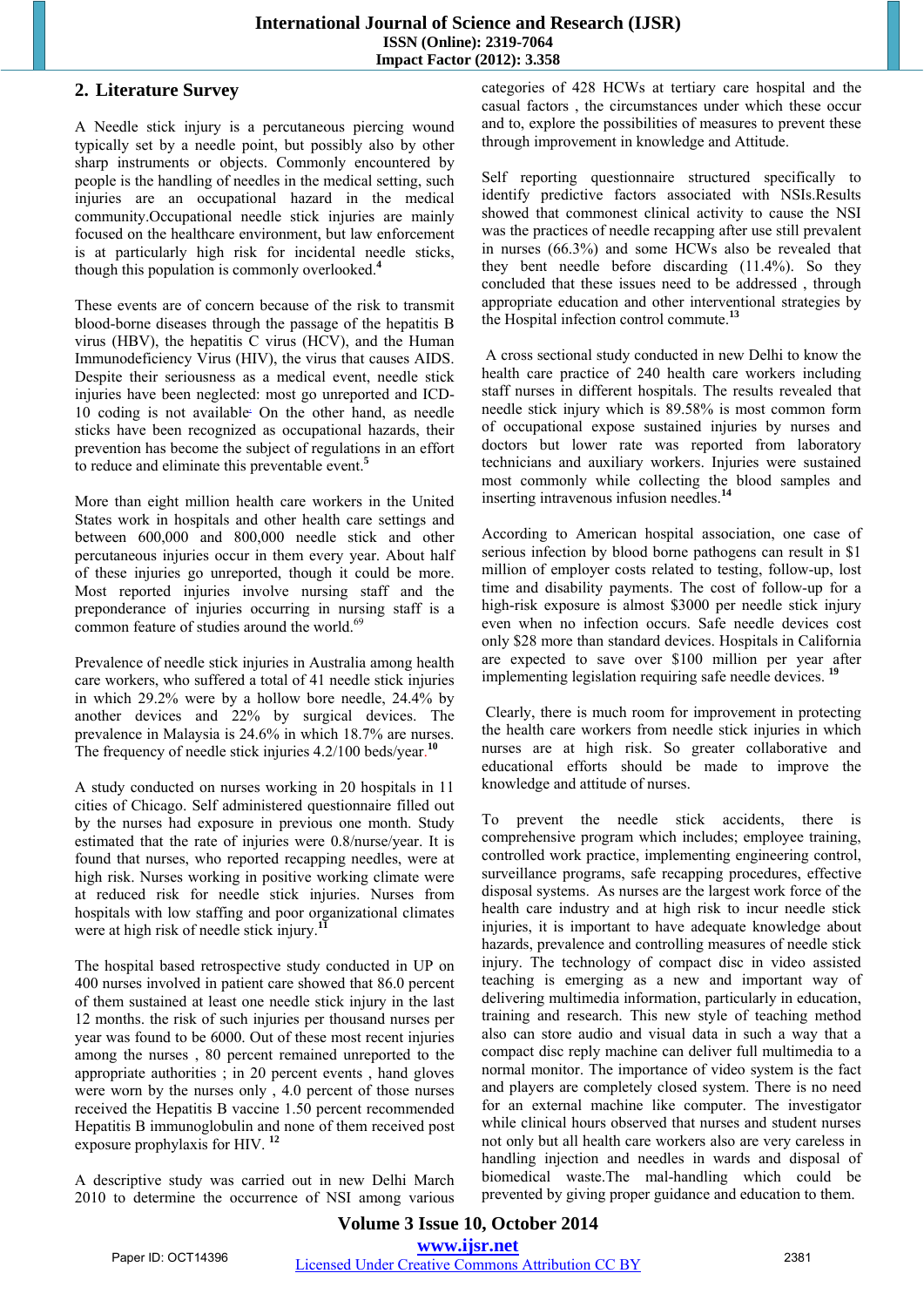#### **2.1 Problem Definition**

The present study is aimed to "A Study to assess the effectiveness of video-assisted teaching on needle stick injury regarding Knowledge and attitude among staff nurses working in Krishna hospital, karad."

# **2.2 Methods/ Approach**

In the present study the researcher aimed at evaluating the effectiveness of video-assisted teaching onneedle stick injury regarding Knowledge and attitude among staff nurses working in Krishna hospital, karad."

# **2.3 Research Design**

The research design used for the study was one group pre test, post test design which is a Pre- experimental design. In this study the dependent variables, i.e., knowledge and attitude of staff nurses, were measured before and after the treatment. The effects of the independent variable would be assessed by measuring the difference in the pre-test and post-test scores. The one group pre- test – post- test design is adopted for this study. According to the one group pre- test – post- test design is depicted as  $0<sub>1</sub> \times 0<sub>2</sub>$ .

| Pre-test | Intervention | Post-test |
|----------|--------------|-----------|
|          |              |           |

O1: Pre-test is measured by Assessment of knowledge through structured questionnaire and Attitude by using three point rating scale.

X: Administration of video-assisted teaching on needle stick injury.

O2: Post-test is measured by using same knowledge structured questionnaire and Attitude by using three point rating scale

# **2.4 Research Setting**

The study was conducted at Krishna Hospital Karad. Maharashtra (India)

# **2.4.1 Variables Under Study**

a) **Independent variable:** 

In this study video assisted teaching on needle stick injury is the independent variable.

b) **Dependent variable**

In this study it refers to the knowledge and attitude of staff nurses on needle stick injury is the dependent variable.

c) **Extraneous variable:**

In this study it refers to the age, sex, educational qualification, working experience, working area, previous training on needle stick injury.

#### **2.4.2 Population**

In the present study accessible population is staff nurses working in Krishna hospital, karad.

# **2.4.3 Sample and Sampling Technique**

In this study staff nurses are sample for study.

Convenience sampling technique was used for selecting the sample.

# **2.4.4 Sample Size**

50 staff nurses those who were working in clinical area included in study.

#### **2.4.5 Inclusion Criteria Staff Nurses**

- Registered under Indian nursing council Registration Act 1947.
- Willing to participate in the study.
- Working in a Krishna hospital, karad.
- Able to understand English as  $2<sup>nd</sup>$  communication language.
- Available at the time of data collection

# **2.4.6 Exclusion Criteria**

- Staff nurses who are not willing to participate in the study.
- Not available at the time of data collection.

# **2.4.7 Data Collection Instrument**

- In this study the data collection instrument are:
- Section A: Demographic data of staff nurses.
- Section B: A structured knowledge questionnaire
- Section C: A Three point attitude rating scale...

# **2.4.8 Development of Video- Assisted teaching:**

The Video- Assisted teaching was developed on the basis of literature on electronic media, from books, journals and internet. Expert's suggestions guided in forming the different parts of video assisted teaching.

# **2.4.9 Content validity**

To ensure the content validity, the tool and the Video – assisted teaching were evaluated by ten experts.

This included four doctors from community, PSM, microbiologist, intensive's and eight nursing experts from Medical Surgical specialty. The tool was also validated by the research committee of Krishna institute of nursing sciences, Karad.

#### **2.4.10 Reliability**

The tool was tested for reliability during the pilot study, by using Karl Pearson's coefficient of correlation which was completed as  $r = 0.87$ .

# **2.4.11 Pilot study**

The pilot study was done on 10 staff nurses working in Aster Adhar hospital Kolhapur. The investigator obtained permission from nursing superintendent, prior to the study. The purpose of the study was explained to the subjects and written consent was taken from the subjects prior to the study. The pre test was conducted on 05-11-2012 and video – Assisted teaching was introduced and administered on the same day. Post test was administered after a week i.e., on 12-11-2012 Items analysis was done questions and attitude scale were modified as per difficulty and discriminative index value. The findings of the pilot study revealed that there is mean increase of knowledge score and attitude is positive after administration of video – assisted teaching.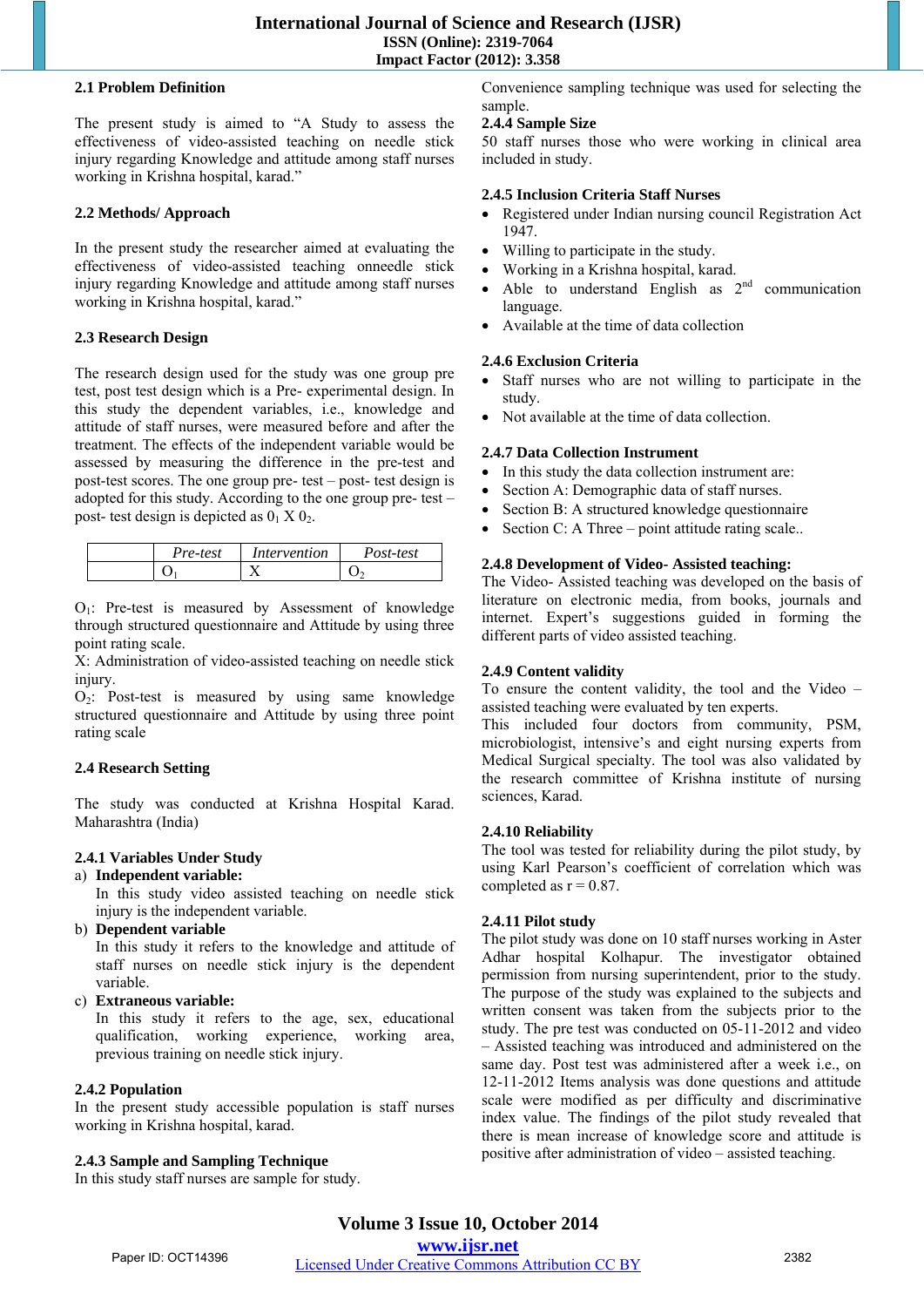#### **2.5 Steps Used for Data Collection**

- The investigator introduced him and explained the purpose of the study to the Nursing Director and permission was obtained from Medical &Nursing Director.
- With the permission of nursing director the circular is made and circulated to all the departments of Krishna hospital.
- The investigator introduced him to the staff, participants and explained the purpose of the study.
- Pre test was conducted on 26-11-2012 to assess the existing knowledge & attitude of participants regarding needle stick injury.
- Video Assisted teaching was administered to the participants.
- Post test was conducted after a period of 7 days, i.e., on 3-12-2012 using the same tool as that of the pre test.
- Data collected is tabulated and analyzed with the help of descriptive and inferential statistics.

#### **2.6 Plan for Data Analysis**

Analysis is the systematic organization and synthesizing of research data and testing of research hypothesis using these data.

It was decided to analyze the data using both descriptive and inferential statistics on the basis of objectives and hypothesis of the study.

**Section A:** Demographic data containing sample characteristics would be analyzed using frequency and percentage.

**Section B:** The pre-test and post-test data collected by knowledge score would be calculated by range, frequency, mean, and standard deviation and three point rating scale to assess attitude among staff nurses. The significant difference between the mean pre-test and post-test would be calculated by

#### **2.7 Paired't' test**.

Classifying knowledge score using mean and standard deviation as follows:

> $\overline{X}$ -SD =poor score  $\overline{X}$ -SD to  $\overline{X}$ +SD= average score  $\overline{X}$ +SD =good score

A score of '1' was awarded to correct response while a score of '0' was awarded for correct response. Classifying attitude score using standard Liker't three point scale under the following scoring i.e. Agree – '3', Disagree- 2 and uncertain '1' was awarded for response.

Section C: Association between knowledge and attitude with selected demographic variables would be analyzed by using **Chi square** test.

**Section D Paired't' test** to evaluate effectiveness of videoassisted teaching on needle stick injury regarding knowledge and attitude of staff nurses.

# **3. Results / Discussion**

# **3.1 Organization of Data**

The results were presented under four sections:-

#### **Section A**

Frequency and percentage distribution of socio – demographic variables of staff nurses

#### **Section B**

1) An analysis of pre & post test knowledge & attitude level of staff nurses regarding needle stick injury.

#### **Section C**

1) Association of staff nurses pre-test knowledge & attitude score of staff nurses regarding needle stick injury with socio – demographic variables

#### **Section D**

Paired 't' test to evaluate effectiveness of video- assisted teaching on needle stick injury regarding knowledge and attitude of staff nurses working in Krishna hospital, karad..

| Variables    |                         |                | Respondent               |
|--------------|-------------------------|----------------|--------------------------|
|              | Category                |                | Frequency Percentage (%) |
| $1)$ Age     | 21-24 Years<br>a)       | 16             | 32%                      |
|              | 25-29 Years<br>b)       | 1              | $2\%$                    |
|              | 30-34 Years<br>c)       | 4              | 8%                       |
|              | 34 Years Above<br>d)    | 29             | 58%                      |
| 2) Gender    | A Male<br>a)            | 6              | 12%                      |
|              | <b>B</b> Female<br>b)   | 44             | 88%                      |
| 3) Education | A A.N.M (N)<br>a)       | $\overline{2}$ | 4%                       |
|              | $B$ G.N.M $(N)$<br>b)   | 30             | 60%                      |
|              | $C$ P.B.Sc. $(N)$<br>c) | 9              | 18%                      |
|              | d)<br>$D$ B.Sc. $(N)$   | 9              | 18%                      |
| 4) Work in   | 1-9 Years<br>a)         | 18             | 36%                      |
| Exp.         | $10-19$ Years<br>b)     | 12             | 24%                      |
|              | 20-29 Years<br>c)       | 14             | 28%                      |
|              | d)<br>30 years & Above  | 6              | 12%                      |
| 5) Working   | O.P.D & E.D.<br>a)      |                |                          |
| Area         | WARDS<br>b)             |                |                          |
|              | O.T.<br>c)              |                |                          |
|              | I.C.U.<br>d)            |                |                          |

Table 1: Frequency & Percentage Distribution of Socio – Demographic Variables Of Staff Nurses n=50

The data presented in table No-1 describesFrequency & Percentage Distribution of Socio –Demographic Variables Of Staff Nurses

It reveals that, with regard to age about (29) 58% of staff nurses belong to age group 34 years and above. About (16) 32 % of staff nurses belong to the age group  $21 - 24$  years followed by (4) 8% of them falling into  $30 - 34$  years of age group and (1) 2 % of staff nurses belong to age group  $25$  – 29% years.

It also indicates that majority (30) 88 % of staff nurses were female and rest of all i.e. (6) 12 % of staff nurses were male. With regards to Educational Qualification About (30) 60% of staff nurses were G.N.M.(N) About (9) 18.% of staff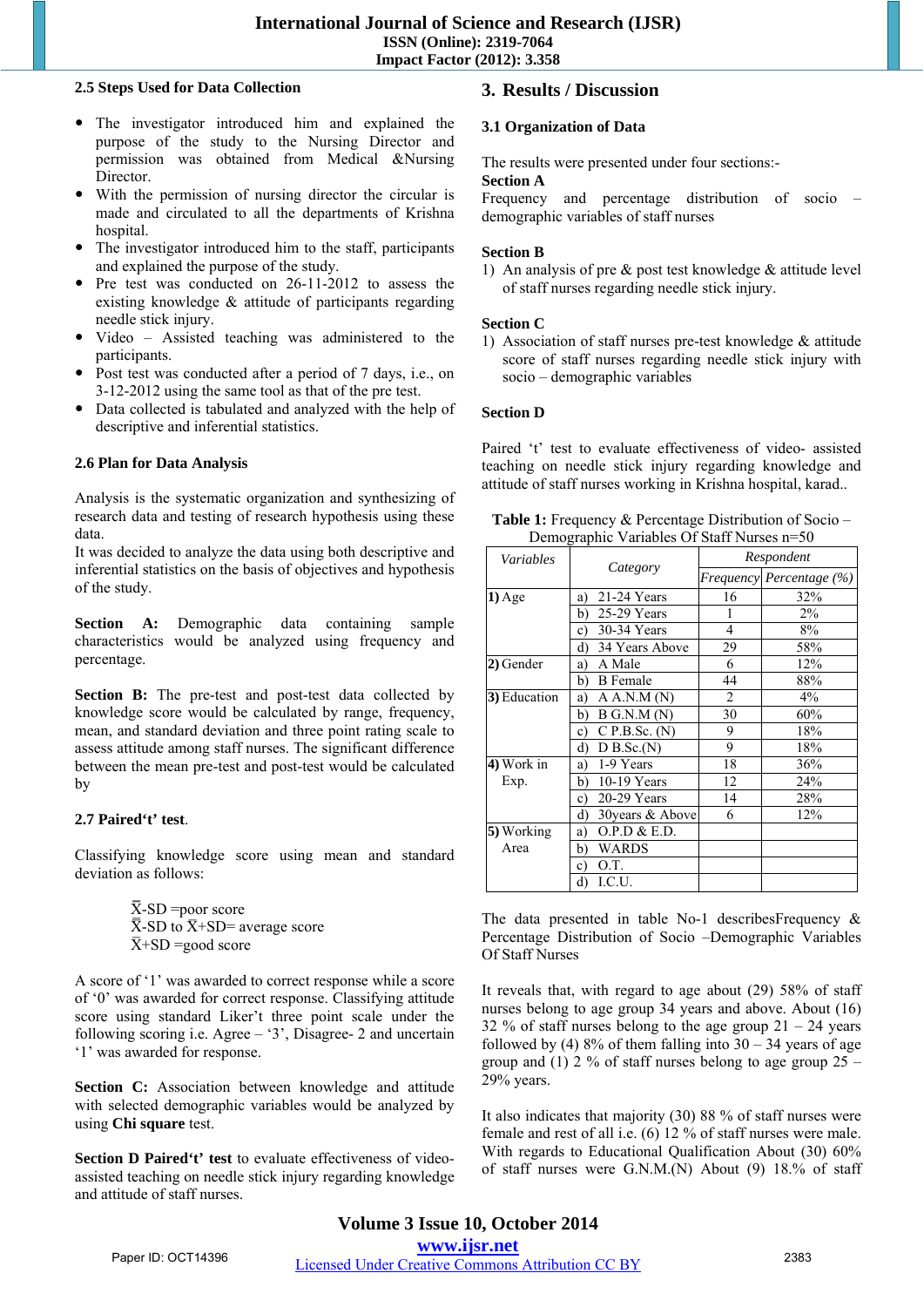nurses were P.B.Sc.(N) and B.Sc.(N) respectively. While few staff nurses (2) 4% had A.N.M.(N) indicates less.

In context with the working experience majority of staff nurses (18) 36% belongs to 1-9 years of experience. Further, (14) 28% of staff nurses belongs to 20-29 years of experience , (12) 24% 10-19 years of staff nurses belongs to years of experience followed by (6) 12% of staff nurses belongs to 34 years above considered as less. It also indicates that majority of staff nurses (22) 44.0% were working in wards, (11) 22% of staff nurses working in O.P.D &E.D. and I.C.U. respectively. While (6) of staff nurses working in O.T. is less. The entire group of participants i.e. staff nurses in the study (50) 100% had not taken previous training regarding video-assisted teaching.

#### **Section B**

#### **An analysis of pre-test and post test knowledge & attitude level of staff regarding needle stick injury**

The frequencies were calculated by Mean, Median, Mode and Standard deviation. The comparison was made in between Knowledge and Attitude score obtained by staff nurses working in Krishna hospital, karad during Pre-test and Post test assessment.

**Table 2:** Frequency & Percentage Distributions Of knowledge scores Of Staff Nurses regarding Needle stick

injury. n=50.

| Knowledge                  | $Pre-Test$ |                             | $Post - Test$     |            |  |  |
|----------------------------|------------|-----------------------------|-------------------|------------|--|--|
| Score                      |            | <b>Frequency</b> Percentage | Frequency         | Percentage |  |  |
|                            | (F)        | (%)                         | $\left( F\right)$ | (%)        |  |  |
| <b>POOR</b><br>$(0-7)$     |            | 18%                         |                   | $0\%$      |  |  |
| <b>AVERAGE</b><br>$(8-14)$ | 41         | 82%                         | 18                | 36%        |  |  |
| <b>GOOD</b><br>$(15-20)$   |            | $0\%$                       | 32                | 64%        |  |  |

**Table no2** represents that in pre-test majority (41) 82% staff nurses had average knowledge, (9) 18 % staff nurses had poor knowledge regarding Needle stick injury; where as in post-test majority of (32) 64% staff nurses had good knowledge and (18) 36 % staff nurses had average knowledge regarding needle stick injury in post-test. It was seen that 0% staff nurses had poor knowledge.

**Table 3**: Frequency & Percentage Distributions of Attitude scores Of Staff Nurses regarding Needle stick injury  $n = 50$ 

| $11 - 30$                  |              |      |               |                                           |  |  |  |  |  |
|----------------------------|--------------|------|---------------|-------------------------------------------|--|--|--|--|--|
| <b>Attitude Score</b>      | $Pre-Test$   |      | $Post - Test$ |                                           |  |  |  |  |  |
|                            |              |      |               | Frequency Percentage Frequency Percentage |  |  |  |  |  |
|                            | $\mathbf{F}$ | $\%$ |               | $\%$                                      |  |  |  |  |  |
| Disagree $(0-15)$          |              | 4%   |               | 0%                                        |  |  |  |  |  |
| Uncertain $(16-30)$        | 15           | 30%  |               | 18%                                       |  |  |  |  |  |
| Agree $\overline{(31-45)}$ | 33           | 66%  |               | 82%                                       |  |  |  |  |  |

**Table No.3 depicts that in pre-test** majority (33) 66% had positive attitude, (15) 30% had uncertain attitude, (2) 4% staff nurses had negative attitude towards needle stick injury; where as in post-test (41) 82% had agree attitude, followed by (9) 18% had uncertain attitude and (0) 0% staff nurses had disagree attitude towards needle stick injury.

**Table 4:** Frequencies Mean, Median, Mode, Standard deviation of knowledge scores of staff nurses regarding needle stick injury. (**n=50)** 

| <b>Area Of Analysis Mean Median</b> |       |       | Mode | <b>Standard Deviation</b> |
|-------------------------------------|-------|-------|------|---------------------------|
| Per-Test                            |       |       |      | 2.568                     |
| Post -Test                          | 15.16 | 15.16 | 20   | 2.235                     |
| <b>Difference</b>                   | 5.66  |       |      | $-0.333$                  |

Above table reveals that the pre-test mean knowledge score and standard deviation of staff nurses regarding needle stick injury calculated value as  $9.5 \pm 2.568$ , which was increased in post-test to  $15.16 \pm 2.235$ ..

**Table 5**: Frequencies, Mean, Median, Mode, Standard deviation and Range `of Attitude scores of staff nurses regarding needle stick injury (n=50)

|                   | $18.4$ and $10.0$ and $0.00$ and $0.00$ and $0.00$ and $0.00$ and $0.00$ and $0.00$ and $0.00$ and $0.00$ and $0.00$ and $0.00$ and $0.00$ and $0.00$ and $0.00$ and $0.00$ and $0.00$ and $0.00$ and $0.00$ and $0.00$ and |  |    |                                                      |  |  |  |  |  |
|-------------------|-----------------------------------------------------------------------------------------------------------------------------------------------------------------------------------------------------------------------------|--|----|------------------------------------------------------|--|--|--|--|--|
|                   |                                                                                                                                                                                                                             |  |    | Area of Analysis Mean Median Mode Standard Deviation |  |  |  |  |  |
| Per-Test          | 23.22 24                                                                                                                                                                                                                    |  | 45 | 8.842                                                |  |  |  |  |  |
| Post -Test        | 34.68 35                                                                                                                                                                                                                    |  | 42 | 4.538                                                |  |  |  |  |  |
| <b>Difference</b> | 146                                                                                                                                                                                                                         |  |    | -4.304                                               |  |  |  |  |  |

Above Table reveals that the pre-test mean Attitude score and standard deviation of staff nurses regarding needle stick injury calculated value as  $23.22 \pm 8.842$ , which was increased in post-test to  $34.68 \pm 4.558$ .

#### **Section C**

**1) The association between pre-test knowledge & attitude scores regarding needle stick injury among staff nurses and selected sociodemographic variables** 

|  | <b>Table 7:</b> Association between pre-test attitude scores and selected socio-demographic variables $(n=50)$ |  |  |  |  |  |  |
|--|----------------------------------------------------------------------------------------------------------------|--|--|--|--|--|--|
|  |                                                                                                                |  |  |  |  |  |  |

| Sr. No | Socio-Demographic    |              |             |            | Pre-Test Knowledge         | ັ                      | Df   | Significant     |
|--------|----------------------|--------------|-------------|------------|----------------------------|------------------------|------|-----------------|
|        | <b>Variables</b>     | Poor         | $A\nu erge$ | Good       | Chi-Square cal.<br>$(x^2)$ | P-Value<br>at 5% level |      |                 |
|        | Age :                |              |             |            |                            |                        |      |                 |
| 1      | A 21-24 years        | $\theta$     | 16          | $\Omega$   |                            |                        |      |                 |
|        | <b>B</b> 25-29 years | $\theta$     |             | $\Omega$   | 7.9                        | 0.04                   | 3    | Significant     |
|        | $C$ 30-34 years      | $\theta$     | 4           | $\Omega$   |                            |                        |      |                 |
|        | D 34 years above     | $\mathbf{0}$ | 20          | 9          |                            |                        |      |                 |
| 2      |                      |              |             | Gender:    |                            |                        |      | Not significant |
|        | A Male               | $\Omega$     | 4           |            |                            | 0.75                   | 0.04 |                 |
|        | <b>B</b> Female      | $\theta$     | 36          | 8          |                            |                        |      |                 |
| 3      |                      |              |             | Education: |                            |                        |      |                 |
|        | A A.N.M(N)           | 0            |             | $\Omega$   |                            |                        | 3    |                 |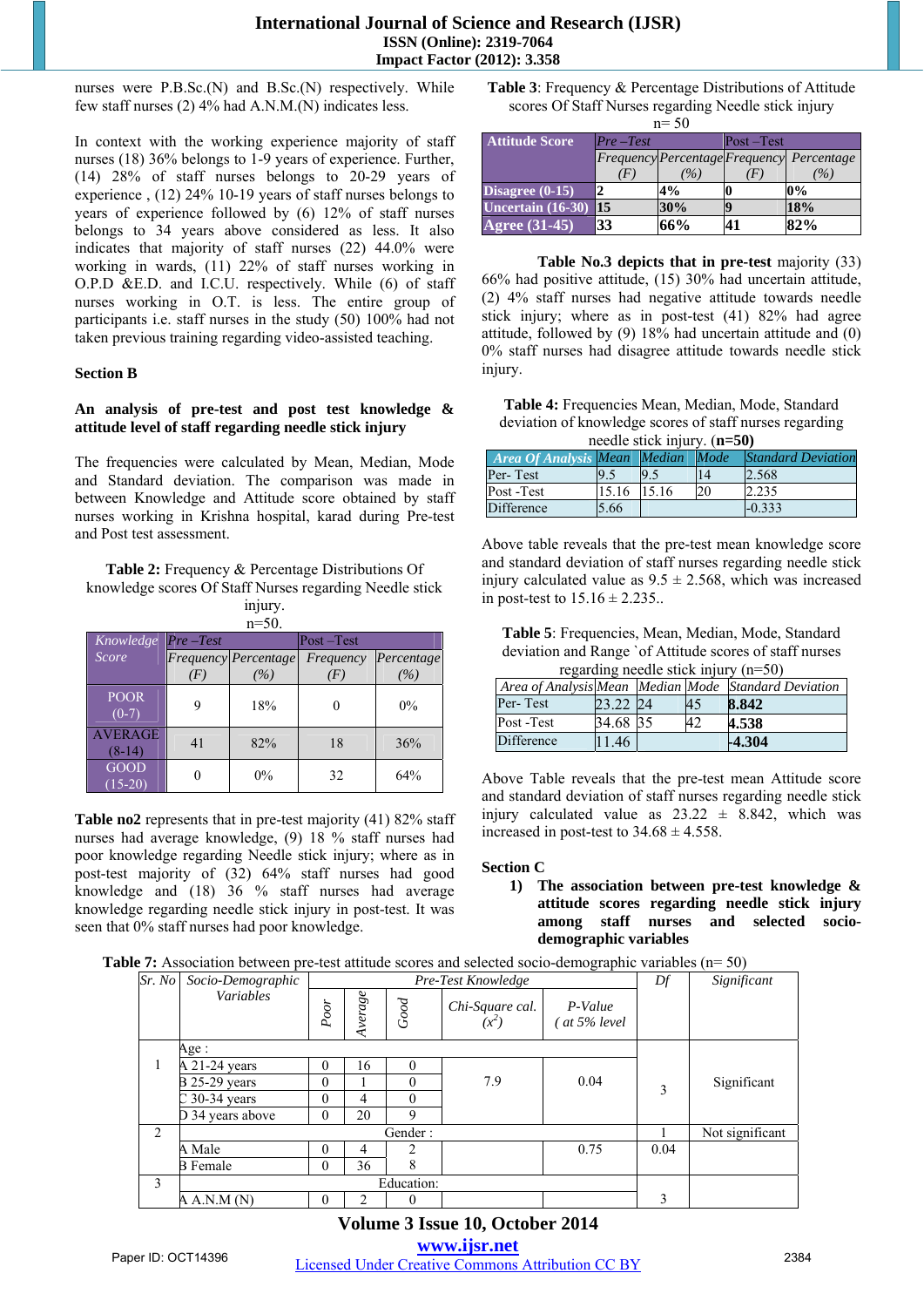# **International Journal of Science and Research (IJSR) ISSN (Online): 2319-7064 Impact Factor (2012): 3.358**

|                | B G.N.M. (N)         | 0                   | 21          | 9              |      |      |   | Not significant |  |  |
|----------------|----------------------|---------------------|-------------|----------------|------|------|---|-----------------|--|--|
|                | CP.B.Sc(N)           | $\theta$            | 8           |                | 5.06 | 0.16 |   |                 |  |  |
|                | $D B.$ Sc $(N)$      | $\theta$            | 9           | $\theta$       |      |      |   |                 |  |  |
| $\overline{4}$ |                      | Working experience: |             |                |      |      |   |                 |  |  |
|                | A 1-9 years          | $\theta$            | 18          | 0              |      |      | 3 | Not significant |  |  |
|                | <b>B</b> 10-19 years | $\Omega$            | 9           | 3              |      |      |   |                 |  |  |
|                | $C$ 20-29 years      | $\theta$            | $\mathbf Q$ | 5              | 7.33 | 0.06 |   |                 |  |  |
|                | D 30 years above     | $\theta$            |             |                |      |      |   |                 |  |  |
| 5              |                      |                     |             | Working area:  |      |      |   |                 |  |  |
|                | A O.P.D. & E.D       | $\theta$            |             | 4              |      |      | 3 | Not significant |  |  |
|                | <b>B WARDS</b>       | $\theta$            | 20          | $\overline{c}$ |      |      |   |                 |  |  |
|                | C O.T.               | $\theta$            | 6           | $\Omega$       | 5.6  | 0.12 |   |                 |  |  |
|                | D I.C.U.             | $\theta$            | 8           | ٩              |      |      |   |                 |  |  |

The above table shows that socio-demographic variables **"** Gender ,Education, Working experience, working area " and its calculated chi- square( $x^2$ ) value is less than tabulated "P" value. Hence there is no significant association between Gender, Education, Working experience, working area and pre-test knowledge score at 5% (0.005) level of significance.

However calculated chi-square  $(x^2)$  value is of sociodemographic variable 'Age " is calculated chi- square $(x^2)$ value is more than the tabulated "P" value. Hence there Age is significantly associated with each other at 5% (0.005) level of significance.

|                | TV I ISSO SIGNIOII O SUIT SUIT PIUS TUST GUITIGUS SU |                |                |                  |                          |                               | $\frac{1}{2}$  |                 |
|----------------|------------------------------------------------------|----------------|----------------|------------------|--------------------------|-------------------------------|----------------|-----------------|
|                |                                                      |                |                |                  | Pre-Test Attitude        |                               |                |                 |
| Sr. No         | Socio-Demographic<br>Variables                       | Disagree       | Uncertain      | Agree            | Chi Square<br>$Cal(x^2)$ | P-Value<br>$($ at 5%<br>level | Df             | Significance    |
|                | Age:                                                 |                |                |                  |                          |                               |                |                 |
| $\overline{1}$ | A 21-24 years                                        | 15             | 1              | $\theta$         |                          |                               |                | Not significant |
|                | <b>B</b> 25-29 years                                 | 1              | $\mathbf{0}$   | $\mathbf{0}$     |                          |                               |                |                 |
|                | $C$ 30-34 years                                      | $\overline{2}$ | $\overline{c}$ | $\theta$         | 5.3                      | 0.14                          | 3              |                 |
|                | D 34 years above                                     | 20             | 9              | $\theta$         |                          |                               |                |                 |
| 2              | Gender:                                              |                |                |                  |                          |                               |                | Not significant |
|                | A Male                                               | 5              |                | $\mathbf{0}$     |                          |                               |                |                 |
|                | <b>B</b> Female                                      | 32             | 12             | $\theta$         | 0.3                      | 0.57                          | 2              |                 |
| $\overline{3}$ | Education:                                           |                |                |                  |                          |                               |                |                 |
|                | A A.N.M (N)                                          |                |                | $\boldsymbol{0}$ |                          |                               |                | <b>Not</b>      |
|                | $B$ G.N.M. $(N)$                                     | 21             | 9              | $\boldsymbol{0}$ |                          |                               |                | significant     |
|                | CP.B.Sc(N)                                           | $\overline{7}$ | $\overline{2}$ | $\boldsymbol{0}$ | 4.1                      | 0.24                          | $\overline{3}$ |                 |
|                | D B.Sc(N)                                            | 9              | $\theta$       | $\Omega$         |                          |                               |                |                 |
| $\overline{4}$ | Working experience:                                  |                |                |                  |                          |                               |                |                 |
|                | $A$ 1-9 years                                        | 17             |                | $\boldsymbol{0}$ |                          |                               |                | Significant     |
|                | $B$ 10-19 years                                      | 9              | 3              | $\theta$         |                          |                               |                |                 |
|                | $C$ 20-29 years                                      | 11             | 3              | $\boldsymbol{0}$ | 14.9                     | 0.01                          | 3              |                 |
|                | D 30 years above                                     | $\mathbf{1}$   | 5              | $\theta$         |                          |                               |                |                 |
| 5              | Working area:                                        |                |                |                  |                          |                               |                |                 |
|                | A O.P.D. & E.D                                       | 5              | 6              | $\bf{0}$         |                          |                               |                |                 |
|                | <b>B WARDS</b>                                       | 20             | $\overline{2}$ | $\bf{0}$         |                          |                               |                |                 |
|                | C O.T.                                               | 5              | 1              | $\bf{0}$         | 8.5                      | 0.03                          | 3              | Significant     |
|                | <b>DI.C.U.</b>                                       | 8              | 3              | $\bf{0}$         |                          |                               |                |                 |

| Table 7: Association between pre-test attitude scores and selected socio-demographic variables (n=50) |  |  |
|-------------------------------------------------------------------------------------------------------|--|--|
|                                                                                                       |  |  |

The above table shows that socio-demographic variables "Age, Gender and Education its calculated chi- square $(x^2)$ value is less than tabulated "P" value. Hence there is significant association between Age, Gender, Education, Working experience, working area and pre-test attitude score at 5% (0.005) level of significance.

However calculated chi-square  $(x^2)$  value is of sociodemographic variable 'Working experience, working area" is calculated chi-square $(x^2)$  value is more than the tabulated "P" value. Hence there is significantly associated with each other at 5% (0.005) level of significance.

#### **Section D**

**Evaluate the effectiveness of video- assisted teaching on needle stick injury regarding knowledge & attitude of staff nurses.**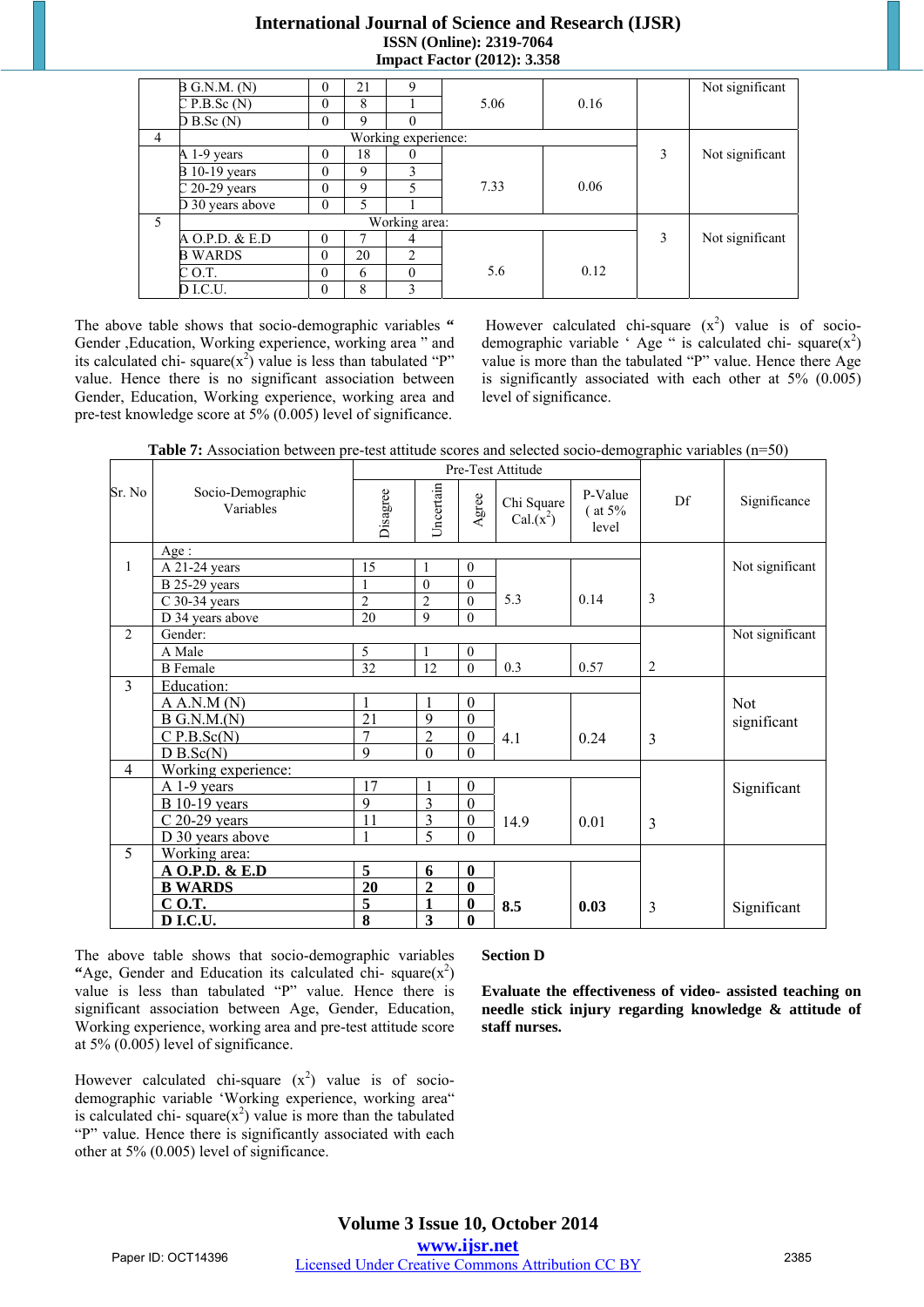# **International Journal of Science and Research (IJSR) ISSN (Online): 2319-7064 Impact Factor (2012): 3.358**

|                       |     |             | assisted regarding knowledge n=50 |            |                       |                           |            |
|-----------------------|-----|-------------|-----------------------------------|------------|-----------------------|---------------------------|------------|
| Area of analysis Mean |     | SD          | Std.                              | 95%        |                       |                           |            |
|                       |     |             | error                             | confidence |                       | $ t\rangle$               | $\cdot$ P' |
|                       |     |             | Mean                              |            | interval of the value |                           | Value      |
|                       |     |             |                                   |            | difference            |                           |            |
|                       |     |             |                                   |            | Lower Upper           |                           |            |
| <b>Before</b>         | 9.5 | 2.568       | 0.3617                            |            |                       |                           |            |
| Administration        |     |             |                                   |            |                       | -6.514 -4.806 13.337 0.06 |            |
| Of Video-             |     |             |                                   |            |                       |                           |            |
| Assisted              |     |             |                                   |            |                       |                           |            |
| Teaching              |     |             |                                   |            |                       |                           |            |
| After                 |     | 15.16 2.235 | 0.3160                            |            |                       |                           |            |
| Administration        |     |             |                                   |            |                       |                           |            |
| Of Video-             |     |             |                                   |            |                       |                           |            |
| Assisted              |     |             |                                   |            |                       |                           |            |
| Teaching              |     |             |                                   |            |                       |                           |            |

**Table 8:** Paired "t" test to find the effectiveness on video-

The above table depicts that the mean knowledge score after administrating the video-assisted teaching has increased than that before administrating the video-assisted teaching**.** The difference in mean is 5.66. The paired "t" value is 13.337 giving "p" value  $\leq 0.0001$  which is considered to be extremely significant, indicates significant improvement in knowledge regarding needle stick injury.

| <b>Table 9:</b> Paired "t" test to find the effectiveness on video- |  |  |  |  |
|---------------------------------------------------------------------|--|--|--|--|
| assisted teaching regarding attitude $n=50$                         |  |  |  |  |

|                | $\alpha$ ssisicu icaciniig regarumg aunuuc ir $\beta$ |  |                    |                             |       |   |                                       |  |  |  |  |
|----------------|-------------------------------------------------------|--|--------------------|-----------------------------|-------|---|---------------------------------------|--|--|--|--|
| Area of        | Mean SD                                               |  | Std.               | 95%                         |       |   |                                       |  |  |  |  |
| analysis       |                                                       |  | error              | confidence                  |       | 4 | $\mathbf{p}$                          |  |  |  |  |
|                |                                                       |  | Mean               | interval of the value Value |       |   |                                       |  |  |  |  |
|                |                                                       |  |                    | difference                  |       |   |                                       |  |  |  |  |
|                |                                                       |  |                    | Lower                       | Upper |   |                                       |  |  |  |  |
| <b>Before</b>  |                                                       |  |                    |                             |       |   |                                       |  |  |  |  |
| Administration |                                                       |  |                    |                             |       |   |                                       |  |  |  |  |
| Of Video-      |                                                       |  | 23.228.842 1.250   |                             |       |   |                                       |  |  |  |  |
| Assisted       |                                                       |  |                    |                             |       |   |                                       |  |  |  |  |
| Teaching       |                                                       |  |                    |                             |       |   |                                       |  |  |  |  |
| After          |                                                       |  |                    |                             |       |   | $-14.321$ $-8.599$ $8.059$ $< 0.0001$ |  |  |  |  |
| Administration |                                                       |  |                    |                             |       |   |                                       |  |  |  |  |
| Of Video-      |                                                       |  |                    |                             |       |   |                                       |  |  |  |  |
| Assisted       |                                                       |  | 34.68 4.538 0.6417 |                             |       |   |                                       |  |  |  |  |
| Teaching       |                                                       |  |                    |                             |       |   |                                       |  |  |  |  |
|                |                                                       |  |                    |                             |       |   |                                       |  |  |  |  |
|                |                                                       |  |                    |                             |       |   |                                       |  |  |  |  |

The above table depicts that the mean Attitude score after administrating the video-assisted teaching has increased than that before administrating the video-assisted teaching**.** The difference in mean is 11.46. The paired "t" value is 8.059 giving "p" value  $\leq 0.0001$  which is considered to be extremely significant, indicates significant improvement in knowledge regarding needle stick injury.

# **4. Discussion and Summary**

# **Major Findings of the Study**

# **Section A: Sample Characteristics**

- 1) Highest percentage (58%) of the staff nurses were in the age group of34 years above.
- 2) More than half (88%) of the staff nurses were females.
- 3) Highest percentage (60%) of the staff nurses had G.N.M educational qualification.
- 4) Majority (36%) of the staff nurses were experienced belonged to group of 1-9 years.
- 5) Majority (44%) of the staff nurses worked in wards and (22%) staff nurses worked in emergency department & intensive care unit.
- 6) The entire group of staff nurses in the study (100%) had not taken previous training regarding video-assisted teaching.

# **Section B**

- **1. An analysis of pre-test and post test knowledge level of staff nurses**
- 1 During pre test, out of 41 samples, (82%) of the staff nurses had average knowledge, (9) 18 % staff nurses had poor knowledge regarding Needle stick injury; after post test majority of (32) 64% staff nurses had good knowledge and (18) 36 % staff nurses had average knowledge regarding needle stick injury. It was seen that 0% staff nurses had poor knowledge regarding needle stick injury in post test.
- 2 The results showed that the mean pre test score for knowledge was 9.5 which was increased to15.16 in post test, results ( $t = 13.337$ ,  $P < 0.05$ ) showed that there was significant improvement in knowledge after videoassisted teaching.
- 3 Hence these findings indicated that video-assisted teaching was effective in increasing knowledge among staff nurses.
- **2. An analysis of pre-test and post test Attitude of staff nurses**
- 1. During pre test, out of (33) 66% of the staff nurses had positive attitude, (15) 30% had uncertain attitude, (2) 4% staff nurses had negative attitude towards needle stick injury; after post test majority of(41) 82% had positive attitude, followed by (9) 18% had uncertain attitude and (0) 0% staff nurses had negative attitude towards needle stick injury.
- 2. The results showed that the mean pre test score for Attitude was23.22 which was increased to 34.68 in post test, results ( $t = 8.059$ ,  $P \le 0.05$ ) showed that there was significant change in attitude after video-assisted teaching.
- 3. Hence these findings indicated that video-assisted teaching was effective in mould attitude among staff nurses.

# **Section C**

- **1. Association between knowledge and Selected demographic Variables**
- 1. There was significant association between the knowledge and age of staff nurses ( $\chi^2$ cal = **7.9**, p>0.05) at 0.05 level of significance.
- 2. There was no significant association between the knowledge and gender of the staff nurses ( $\chi^2$ cal = **0.75**, p<0.05) at 0.05 level of significance.
- 3. There was no significant association between the knowledge and education of the staff nurses ( $\chi^2$ cal = **5.06**, p<0.05) at 0.05 level of significance.
- 4. There was no significant association between the knowledge and working experience of the staff nurses  $(\chi^2 \text{cal} = 7.33, \text{ p} < 0.05)$  at 0.05 level of significance.

#### **www.ijsr.net** Paper ID: OCT14396 *Licensed Under Creative Commons Attribution CC BY* 2386

**Volume 3 Issue 10, October 2014**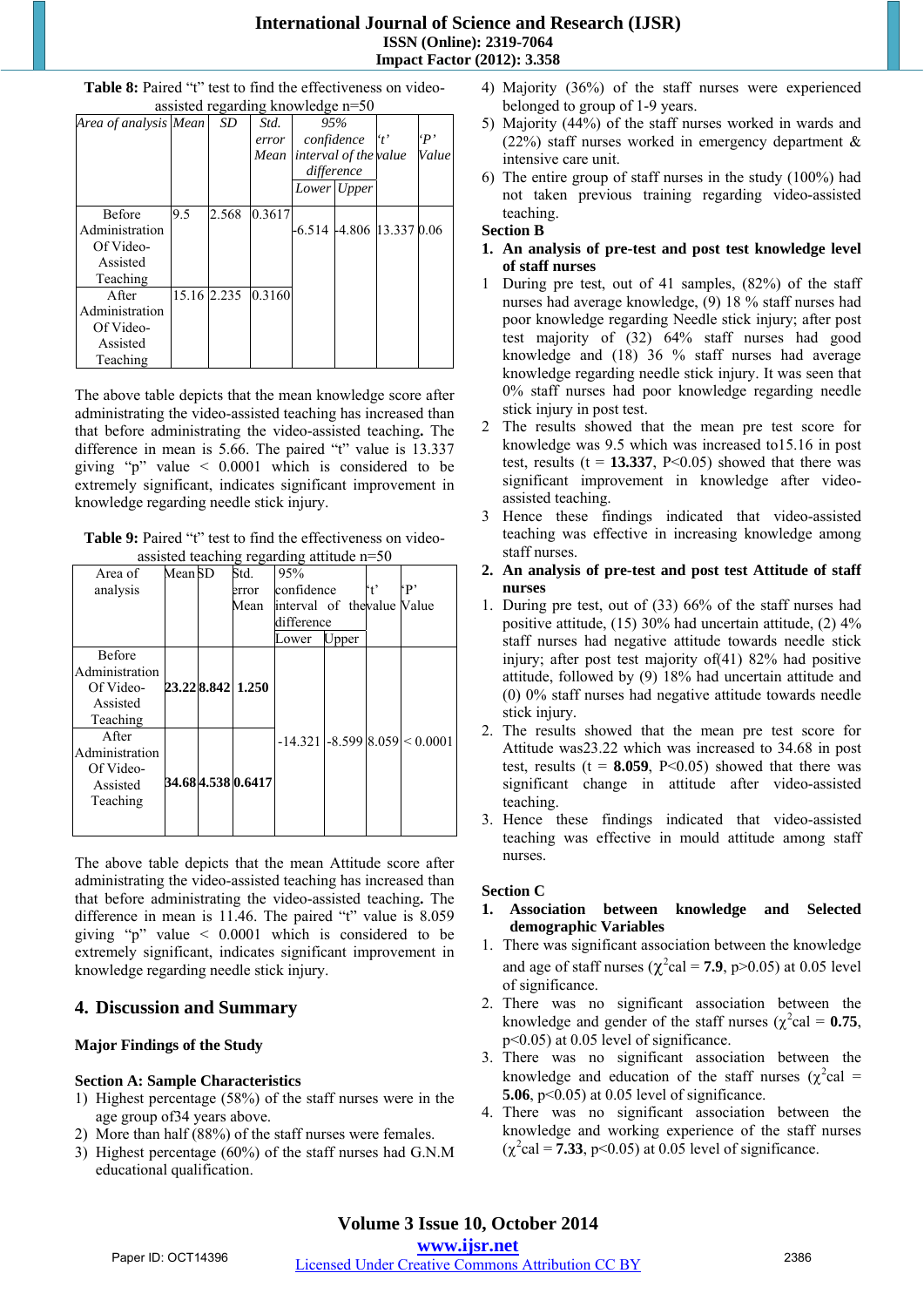- 5. There was no significant association between the knowledge and working area of the staff nurses ( $\chi^2$ cal = **5.6**, p<0.05) at 0.05 level of significance.
- **2. Association between Attitude and Selected demographic Variables**
- 1. There was no significant association between the Attitude and age of the staff nurses ( $\chi^2$ cal = **5.3** p < 0.05) at 0.05 level of significance.
- 2. There was no significant association between the Attitude and gender of the staff nurses  $(\chi^2 \text{cal} = 0.3)$ p0<.05) at 0.05 level of significance.
- 3. There was no significant association between the Attitude and education of the staff nurses ( $\chi^2$ cal = **4.1** p<0.05) at 0.05 level of significance.
- 4. There was significant association between the Attitude and working experience of the staff nurses ( $\chi^2$ cal = **14.9**, p>0.05) at 0.05 level of significance.
- 5. There was significant association between the Attitude and working area of the staff nurses ( $\chi^2$ cal = **8.5** p>0.05) at 0.05 level of significance.

#### **Section D**

#### **Evaluate the effectiveness of video- assisted teaching on needle stick injury regarding knowledge and attitude of staff nurses working in Krishna hospital, karad.**

Mean knowledge score after administrating the videoassisted teaching has increased than that before administrating the video-assisted teaching**.** The difference in mean is 5.66. The paired "t" value is 13.337 giving "p" value < 0.0001which is considered to be extremely significant, indicates significant improvement in knowledge regarding needle stick injury. Mean Attitude score after administrating the video-assisted teaching has increased than that before administrating the video-assisted teaching. The difference in mean is 11.46. The paired "t" value is 8.059 giving "p" value < 0.0001 which is considered to be extremely significant, indicates significant change in attitude regarding needle stick injury.

# **5. Discussion**

Similar conclusion drawn from Study conducted in selected hospitals of Hassan. An evaluative research approach with quasi- experimental Pre test and Post test control group design adopted. The study includes 60 staff nurses who were selected as sample by non probability purposive sampling technique. Demographic data, structured knowledge, attitude questionnaire and video assisted teaching (VAT) were implemented for data collection procedure. Both descriptive and inferential statistics were employed to analyze the data. The data analysis was carried out on the basis of objectives and hypothesis of the study and has been presented on the sample characteristics. Overall mean knowledge scores (pre test=13.53, post test= 26.66) and mean attitude scores are (pre test= 43.39, post test= 74.92). Knowledge (43.90%) and attitude (54.60%) scores of staff nurses were less before administration of VAT. After administration of VAT the scores of knowledge (88%) and attitude (83.20%) increased significantly. There was no association between knowledge and attitude level with selected demographic variables. The Independent 't' value (knowledge= 26.67, attitude= 16.32) was greater than table value at  $p<0.001$  level of significance. This indicates that VAT was significantly effective in increasing the knowledge and attitude level of staff nurses.

# **6. Summary**

The primary aim of the study was to evaluate the effectiveness of Video-assisted teaching programme on knowledge and attitude regarding needle stick injury among staff nurses working in Krishna hospital, Karad.

# **References**

- [1] Centers for Disease Control and Prevention (CDC) http://www.cdc.gov/
- [2] WHO Practice Guideline: Needle Stick Injury and Accidental Exposure to Blood. http://www.omge.org
- [3] Needle stick injuries Bandolier Extra Evidence-based health care July 2003 www.ebandolier.com
- [4] Occupational Health and Safety Administration (OSHA)
- [5] Published literature about avoiding Needle stick Injury, start at the CDC website at: http://www.cdc.gov/
- [6] Elliot, S.K.F. Keeton.et al journal of hospital infection Australia, 60 374- 377
- [7] Trinkoff A , Rong M infection control and hospital epidemiology Chicago university Press ; 2009
- [8] Nursing journal of india Ashok agarwal , poojaagrawal et al (7) j med res 131 march 2010 p 405-410
- [9] Indian journal of medicine research 131 March 2010 p 405-410 Association of Preoperative registered Nurses (AORN) 2005 JOURNAL 81(3) p 662- 665.
- [10]Irammanzoor , semmadaud et ghurki trust teaching hospital Karachi, Pakistan 2010 p 174- 178.
- [11] Hirrasardarabdhulmalik et all department of community medicine 4<sup>th</sup> year medical students new delhi medical college 2009 19(8)p 123-127
- [12] American hospital association; infection control and epidemiology centrejune 2010 33-34
- [13]Polit FD and Hungler PB. Nursing research, principles and Methods,  $6<sup>th</sup>$  ed. Philadelphia: J.B. Lippincott Co; 1998.
- [14]MokuolyOa&Olawum Ho International Journal of Current Research Health Sciences Issn 0975-833 X 2010. P – 31-37
- [15]TunFizi A Maygada A et al intervention to reduce needle stick injury international of medical journal Malaysia volume:9;Issue: start page: 4 ; (2010)
- [16] Sanjay Dixit , Khatri AK Et.Al Online Journal Of Health And Allied Sciences Volume:8; Issues: 4 Date 2010] Impact Of Educational Intervention Measures On Knowledge Regarding Occupational Exposure And Pep
- [17] Kumar Mahindra Vice Principal SavitribaiPhule College Of NSG Kolhapur 200\* PUB-Med]
- [18]Http:// Ww. Ayubmed.Edu.Pk/Jamc/Past/22-3/Iram Pdfp-174-178
- [19]John Gilus (200) AcceidentalNeedale Stick Injuries Leadership In Hearten Service Vol 13 IssPp 1-5
- [20]American nurse Association independent study module Needle stick safety and prevention.
- [21]Irammanzoor , semmadaud et ghurki trust teaching hospital Karachi, Pakistan 2010 p 174- 178